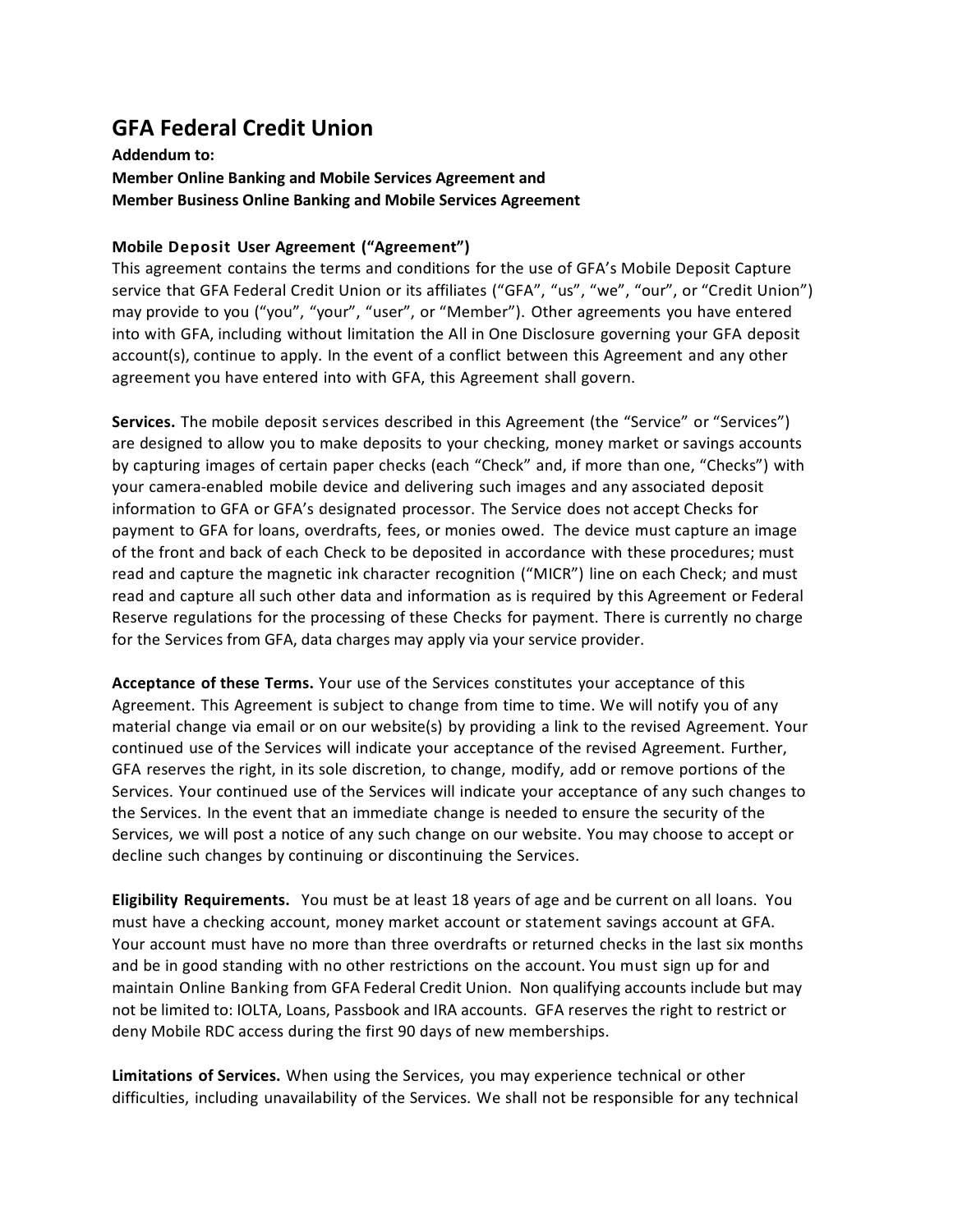or other difficulties or any resulting damages that you may incur. We may impose qualification requirements on use of the Services, and we reserve the right to change the qualifications at any time without prior notice. We reserve the right to change, suspend or discontinue the Services, in whole or in part, or your use of the Services, in whole or in part, immediately and at any time without prior notice to you.

Eligible Items. You agree to scan and deposit only paper checks, as defined in Federal Reserve Regulation CC ("Reg CC"). You agree that the image of each Check transmitted to GFA shall be deemed an "item" and such scanned Check image transmitted to GFA for credit to your account, a "Mobile Item"). You agree that you will not use the Services to scan and deposit Checks or items that: (a) are payable to any person or entity other than you; (b) are drawn or otherwise issued by you or any other person on any of your accounts or any account on which you are an authorized signer or joint account holder; (c) contain obvious alteration to any of the fields on the front of the Check or item, or which you know or suspect, or should know or suspect, are fraudulent or otherwise not authorized by the owner of the account on which the Check or item is drawn; (d) were previously converted to a substitute check as defined in Reg CC without GFA's prior written consent; (e) were previously converted to an image replacement document as defined in Reg CC without GFA's prior written consent; (f) are drawn on a financial institution located outside the United States; (g) are remotely created checks; (h) are not payable in United States currency; (i) are dated more than six (6) months prior to the date of deposit or are past a date specified on the check; (j) are prohibited by the GFA deposit account contract governing your deposit accounts at GFA; (k) are in violation of any federal or state law, rule, or regulation; or (l) are otherwise not acceptable under the terms of your GFA account; (m) Checks that have previously been submitted through the Service or through a mobile deposit service offered by any other financial institution; (n) are payable to two (2) or more persons not alternatively, unless deposited into an account owned by all payees; (o) are payable to "Cash", "GFA Federal Credit Union", or "GFA"; (p) are money orders or travelers checks; (q) are starter, temp or counter checks; (r) have previously been returned unpaid for any reason. (Checks described in clauses (a) through (r) are each a "Prohibited Check" and, collectively, "Prohibited Checks").

Image Quality. The image of an item transmitted to GFA using the Services must be legible and contain images of the front and back of the Check. The image quality of the items must comply with the requirements established from time to time by the American National Standards Institute ("ANSI"), the Board of Governors of the Federal Reserve, or any other regulatory agency, clearing house or association. These requirements include, but are not limited to, ensuring the following information can clearly be read and understood by sight review of the Check image: the amount of the Check (both written and numeric); the payee; the signature of the drawer (maker); the date; the Check number; the information identifying the drawer and the paying financial institution that is preprinted on the Check including the MICR line; and all other information placed on the check prior to the time an image of the Check is captured (such as any required identification written on the front of the Check and any endorsements applied to the back of the Check).

Endorsements and Procedures. You agree to endorse any item transmitted through the Services as "For GFA mobile deposit only" or as otherwise instructed by GFA. We reserve the right to reject all items that are not endorsed as specified. You agree to follow any and all other procedures and instructions for use of the Services as GFA may establish from time to time.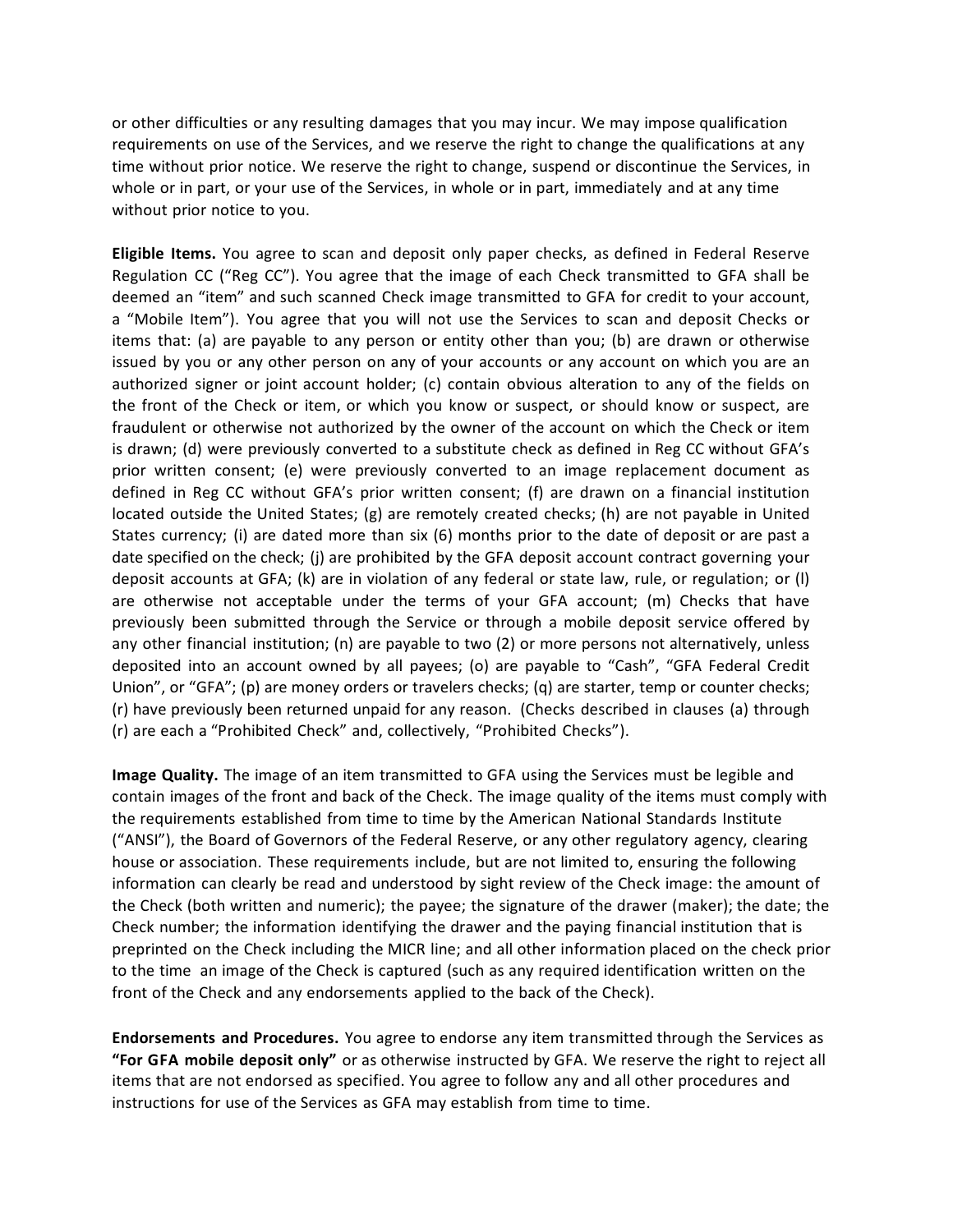Receipt of Items. We reserve the right to reject any item transmitted through the Services, at our discretion, without liability to the Credit Union. We are not responsible for items we do not receive or for images that are dropped during transmission. An image of an item shall be deemed received when you receive a confirmation from GFA through the Service that we have received the image. Receipt of such confirmation does not mean the transmission was error free or complete. Following receipt of such confirmation, GFA may process the image by preparing a "substitute check" or clearing the item as an image per Check 21.

Availability of Funds. You agree that items transmitted through the Services are not subject to the funds availability requirements of Federal Reserve Board Regulation CC. Funds deposited using the Services will be available after GFA receives final payment for the funds submitted. GFA may, but is not required to, make such funds available sooner. Eligible items received prior to 3pm on any Business Day we are open, will be deposited to your account the same business day. Eligible items received for deposit after 3pm on any business day we are open, will be deposited the next available business day.

Disposal of Transmitted Items. Upon your receipt of a confirmation from GFA that we have received the image of an item, you agree to prominently mark the item as "VOID" to ensure that it is not re-presented for payment. You also agree never to re-present the item or give the item to someone else for presentment. You will promptly provide any retained item, or a sufficient copy of the front and back of the item, to GFA as requested to aid in the clearing and collection process, to resolve claims by third parties with respect to any item, or for GFA's audit purposes. You also agree to properly dispose of the item no later than (30) days after presentment.

Returned Items. If an item you transmit for deposit is dishonored, rejected or otherwise returned unpaid, you agree that we may charge back the amount of the return to the account the check was originally deposited to and you will be assessed a fee in the amount shown on our current Fee Schedule for a returned deposit item. If there are not sufficient funds in your account to cover the amount of the returned check, the account will be overdrawn and you will be responsible for payment. You agree that we may debit any account maintained by you in order to obtain payment of your obligations under this agreement.

Deposit Limits. We reserve the right to impose limits on the amount(s) and/or number of deposits that you transmit using the Services and to modify such limits from time to time. Unless otherwise specified by GFA, changes to such limits shall be effective immediately upon notice to you via email or the GFA website. The following are the standard maximum deposit limits: daily \$3,000 and monthly \$15,000.

Hardware and Software. In order to use the Services, you must obtain and maintain, at your expense, compatible hardware and software as specified by GFA from time to time. The Service will be compatible with the last three IOS / Android operating system updates and your device will need to be compatible. GFA is not responsible for any third party software you may need to use the Services. Any such software is accepted by you as is and is subject to the terms and conditions of the software agreement you enter into directly with the third party software provider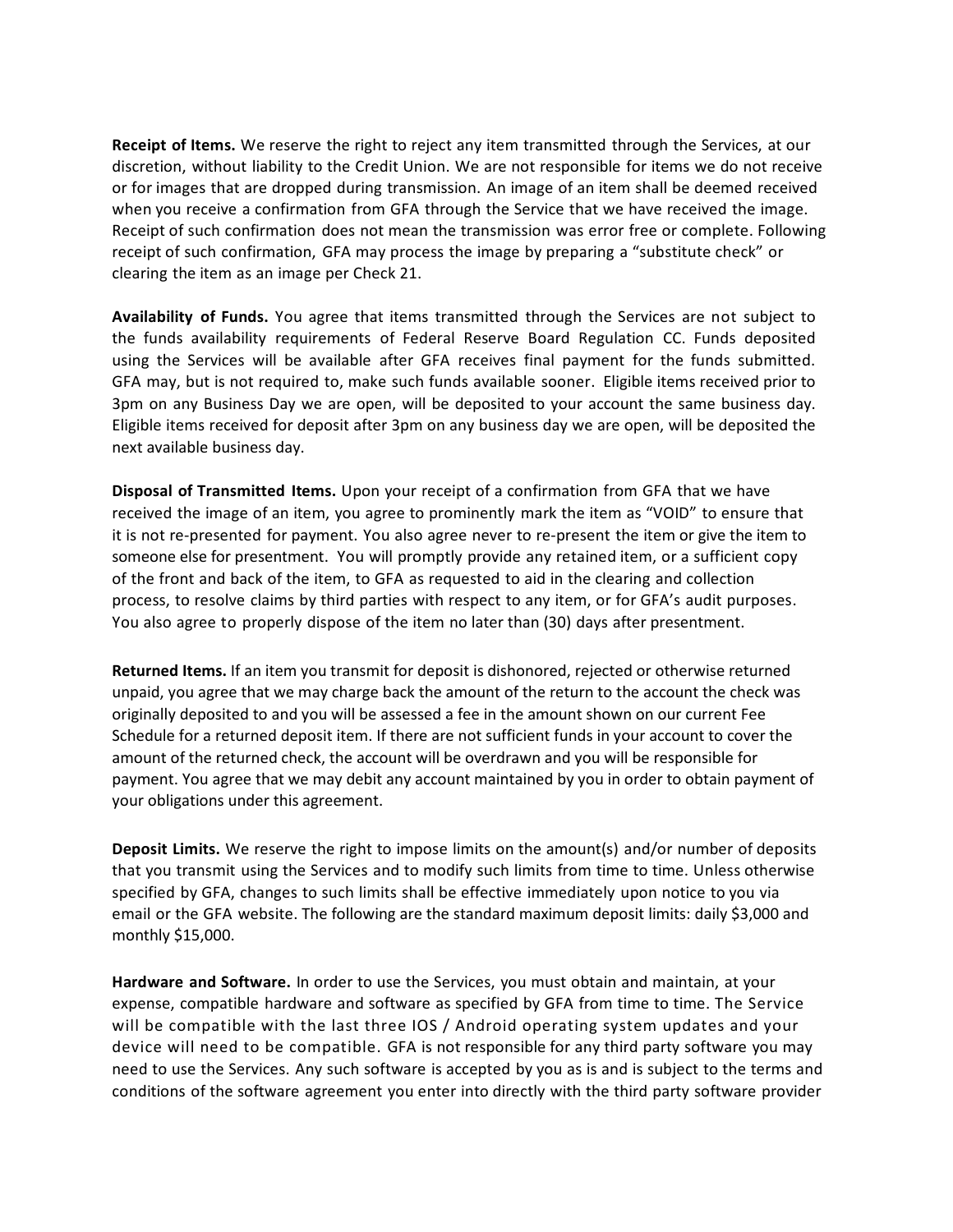at time of download and installation. We may limit access to the Services to certain types, operating systems, and makes/models of mobile devices. To prevent unauthorized usage of the Services, you agree to ensure the security of the mobile devices you own and use to access the Services. By securing the devices, we specifically mean installing operating system patches, antivirus software, firewall and spyware detection, as applicable, and keeping this security software current as well as securing the physical device from theft or unauthorized use.

Contingency Plan. In the event you are unable to capture, balance, process, produce or transmit a file to GFA, or otherwise comply with the terms of this Agreement or your deposit account agreement for any reason, including but not limited to, communications, equipment or software outages, interruptions or failures, you will transport or mail the originals of all Checks to the closest GFA location. The deposit of original Checks at an office of GFA shall be governed by the terms and conditions of the deposit account agreement governing your account(s) and not by the terms of this Agreement.

Errors. Your mobile deposits made using the Service will be included on the periodic statements we provide or make accessible to you for your account(s) with us. You agree to notify GFA of any suspected errors regarding items deposited through the Services right away, and in no event later than sixty (60) days after the applicable GFA account statement is sent. Unless you notify GFA within sixty (60) days, such statement regarding all deposits made through the Services shall be deemed correct, and you are prohibited from bringing a claim against GFA for such alleged error.

Presentment. The manner in which the items are cleared, presented for payment and collected shall be in GFA's sole discretion subject to the deposit account agreement governing your GFA deposit account(s).

Risk of Loss. In the event of a system failure or interruption, your data may be lost or destroyed. Any mobile deposit that you initiated, were in the process of completing, or completed shortly before a system failure or interruption should be verified by you through means other than the Services to ensure the accuracy and completeness of such transaction. You assume the risk of loss of your data during any system failure or interruption and the responsibility to verify the accuracy and completeness of any mobile deposit so affected.

Ownership and License. You agree that GFA retains all ownership and proprietary rights in the Services, associated content, technology and website(s). Your use of the Services is subject to and conditioned upon your complete compliance with this Agreement. Without limiting the effect of the foregoing, any breach of this Agreement immediately terminates your right to use the Services. Without limiting the restriction of the foregoing, you may not use the Services (i) in any anticompetitive manner, (ii) for any purpose which would be contrary to GFA's business interest, or (iii) to GFA's actual or potential economic disadvantage in any aspect. You may not copy, reproduce, distribute or create derivative works from the content and agree not to reverse engineer or reverse compile any of the technology used to provide the Services.

DISCLAIMER OF WARRANTIES. YOU AGREE YOUR USE OF THE SERVICES AND ALL INFORMATION AND CONTENT (INCLUDING THAT OF THIRD PARTIES) IS AT YOUR RISK AND IS PROVIDED ON AN "AS IS" AND "AS AVAILABLE" BASIS. WE DISCLAIM ALL WARRANTIES OF ANY KIND AS TO THE USE OF THE SERVICES, WHETHER EXPRESS OR IMPLIED, INCLUDING, BUT NOT LIMITED TO THE IMPLIED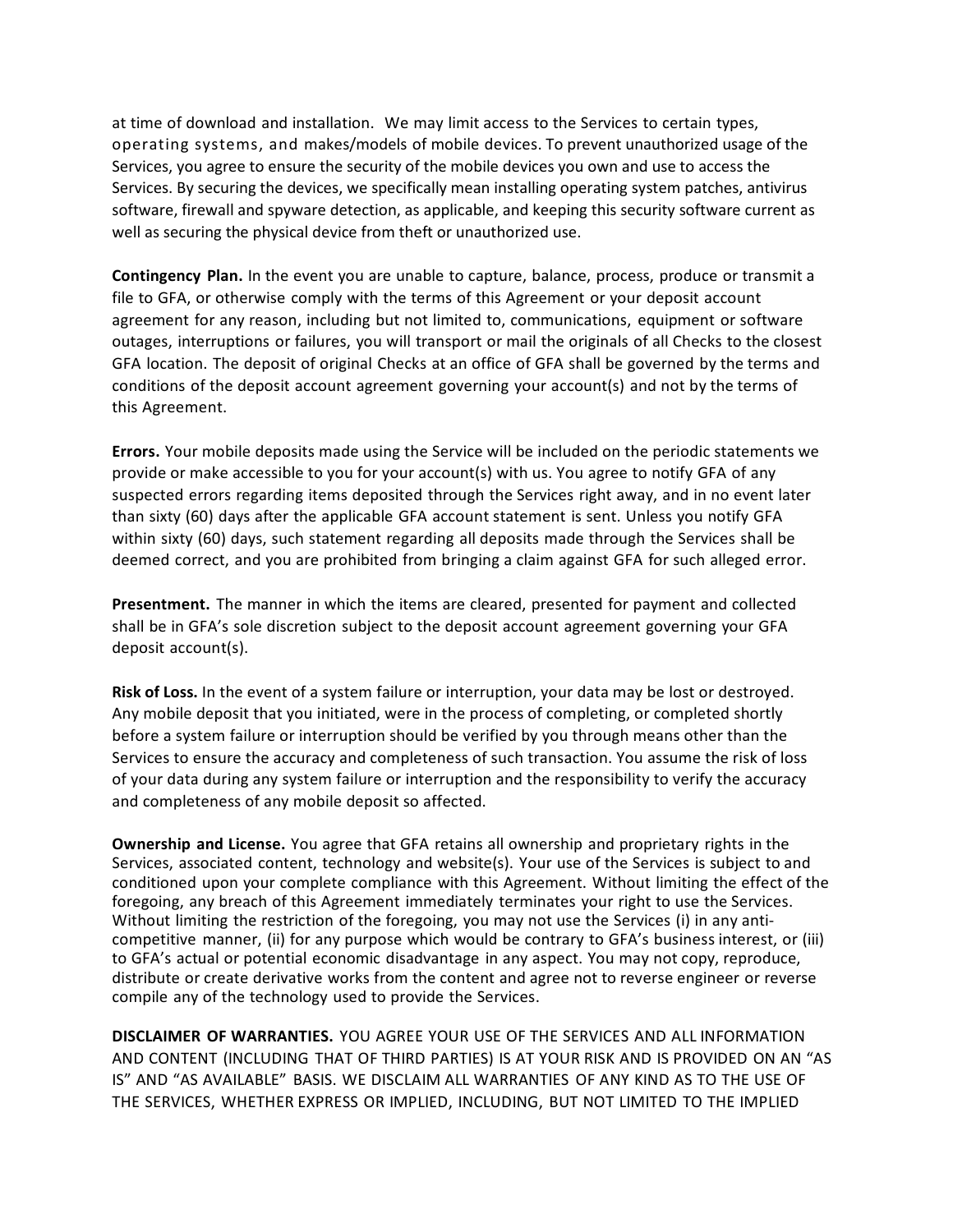WARRANTIES OF MERCHANTABILITY, FITNESS FOR A PARTICULAR PURPOSE AND NONINFRINGEMENT. WE MAKE NO WARRANTY THAT THE SERVICES (i) WILL MEET YOUR REQUIREMENTS, (ii) WILL BE UNINTERRUPTED, TIMELY, SECURE OR ERROR- FREE, (iii) OR THAT THE RESULTS THAT MAY BE OBTAINED FROM THE SERVICES WILL BE ACCURATE OR RELIABLE, (iv) OR THAT ANY ERRORS IN THE SERVICES OR TECHNOLOGY WILL BE CORRECTED.

LIMITATION OF LIABILITY. YOU AGREE THAT WE WILL NOT BE LIABLE FOR ANY DIRECT, INDIRECT, INCIDENTAL, SPECIAL, CONSEQUENTIAL OR EXEMPLARY DAMAGES, INCLUDING, BUT NOT LIMITED TO DAMAGES FOR LOSS OF PROFITS, GOODWILL, USE, DATA OR OTHER LOSSES INCURRED BY YOU OR ANY THIRD PARTY ARISING FROM OR RELATED TO THE USE OF, INABILITY TO USE, OR THE TERMINATION OF THE USE OF THE SERVICES, REGARDLESS OF THE FORM OF ACTION OR CLAIM (WHETHER CONTRACT, TORT, STRICT LIABILITY OR OTHERWISE), EVEN IF GFA HAS BEEN INFORMED OF THE POSSIBILITY THEREOF.

User Warranties and Indemnification. With respect to each and every Check you use to create an image using the Services and every Mobile Item you transmit to GFA, you represent and warrant to GFA that: (a) you assume responsibility for any Check that is transmitted which for any reason is not paid; (b) you are a person entitled to endorse the Check; (c) neither the Check nor the Mobile Item is counterfeit; (d) neither the Check nor the Mobile Item has been altered; (e) neither the Check nor any image of the Check has been previously paid; (f) no depository financial institution, drawee, drawer, or endorser will receive presentment or return of, or otherwise be charged for, an item transmitted as a Mobile Item, or any Check or item derived from such Mobile Item, such that said person will be asked to make a payment based on an item that it has already paid; (g) the Member shall properly endorse each Check and deposit said Check to an account at Credit Union that matches the name of the Member; (h) the Member shall deposit only Checks made payable to the Member; (i) neither the Check nor the image of such Check is subject to a defense or claim in recoupment that can be asserted against the Member; (j) the Member has no knowledge of any insolvency proceeding commenced with respect to the Member or in the case of an unaccepted Check, the drawer; (k) all information provided by the Member to the Credit Union is accurate and true, (l) files submitted by the Member to the Credit Union do not contain computer viruses or malware; (m) the Mobile Item is a digitized image of the front and back of the Check and accurately represents all of the information on the front and back of the Check as of the time Member converted the Check to a Mobile Item; (n) the Mobile Item contains all endorsements applied by parties that previously handled the Check in any form for forward collection or return; (o) each of the Checks were duly authorized in the amount stated on the corresponding Mobile Item and to the payee stated on such Mobile Item; (p) the Credit Union will not suffer any loss as a result of Member's retention or destruction of the paper originals of Mobile Items; and (q) the Member has performed and will perform all of its obligations under this Agreement. The Member shall be deemed to repeat and reaffirm each of the foregoing representations and warranties at the time any Check and/or Mobile Item is delivered to the Credit Union through the Services. You agree to indemnify and reimburse GFA for, and hold harmless GFA from and against, any and all losses, costs, and expenses (including reasonable attorney's fees) GFA may incur associated with any breach of the warranties, representations, or obligations contained in this Agreement, including but not limited to, the deposit of one or more Prohibited Checks into your account. Furthermore, if, after first having obtained GFA's written consent to do so, you provide GFA with an electronic